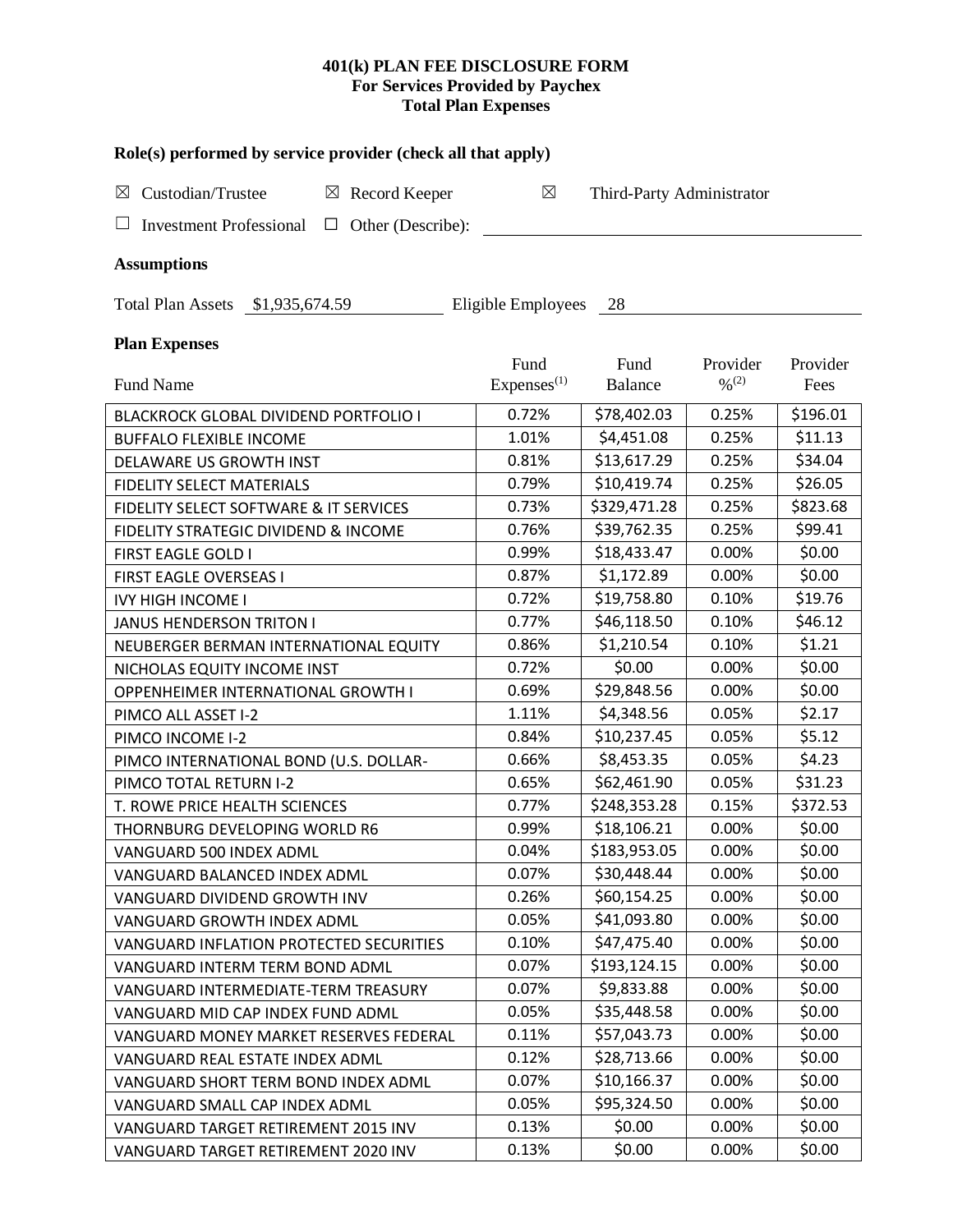| Provider fees deducted from participant accounts or paid by employer |       |             |       |            |
|----------------------------------------------------------------------|-------|-------------|-------|------------|
| Provider fees paid from Fund Expenses<br>\$3,600.00                  |       |             |       |            |
|                                                                      |       |             |       | \$1,672.68 |
| VANGUARD WELLESLEY INCOME ADML                                       | 0.15% | \$13,702.11 | 0.00% | \$0.00     |
| VANGUARD VALUE INDEX ADML                                            | 0.05% | \$72,042.11 | 0.00% | \$0.00     |
| VANGUARD TOTAL INTERNATIONAL STOCK INDEX                             | 0.11% | \$38,671.20 | 0.00% | \$0.00     |
| VANGUARD TARGET RETIREMENT INCOME INV                                | 0.13% | \$0.00      | 0.00% | \$0.00     |
| VANGUARD TARGET RETIREMENT 2055 INV                                  | 0.15% | \$28,995.47 | 0.00% | \$0.00     |
| VANGUARD TARGET RETIREMENT 2045 INV                                  | 0.15% | \$25,459.12 | 0.00% | \$0.00     |
| VANGUARD TARGET RETIREMENT 2040 INV                                  | 0.15% | \$9,492.70  | 0.00% | \$0.00     |
| VANGUARD TARGET RETIREMENT 2030 INV                                  | 0.14% | \$9,904.79  | 0.00% | \$0.00     |
| VANGUARD TARGET RETIREMENT 2025 INV                                  | 0.14% | \$0.00      | 0.00% | \$0.00     |

(1)Fund Expenses include the fund's expense ratio plus any "wrap" fee charged by the provider. The expense ratio is determined through an annual calculation, where a fund's operating expenses are divided by the average dollar value of its assets under management. Fund Expenses lower investor returns.

Total ("all-in") plan expenses **\$11,543.46** 

(2) Provider % includes revenue sharing paid to the provider by the investment fund or wrap fees added by the provider. These expenses lower investor returns.